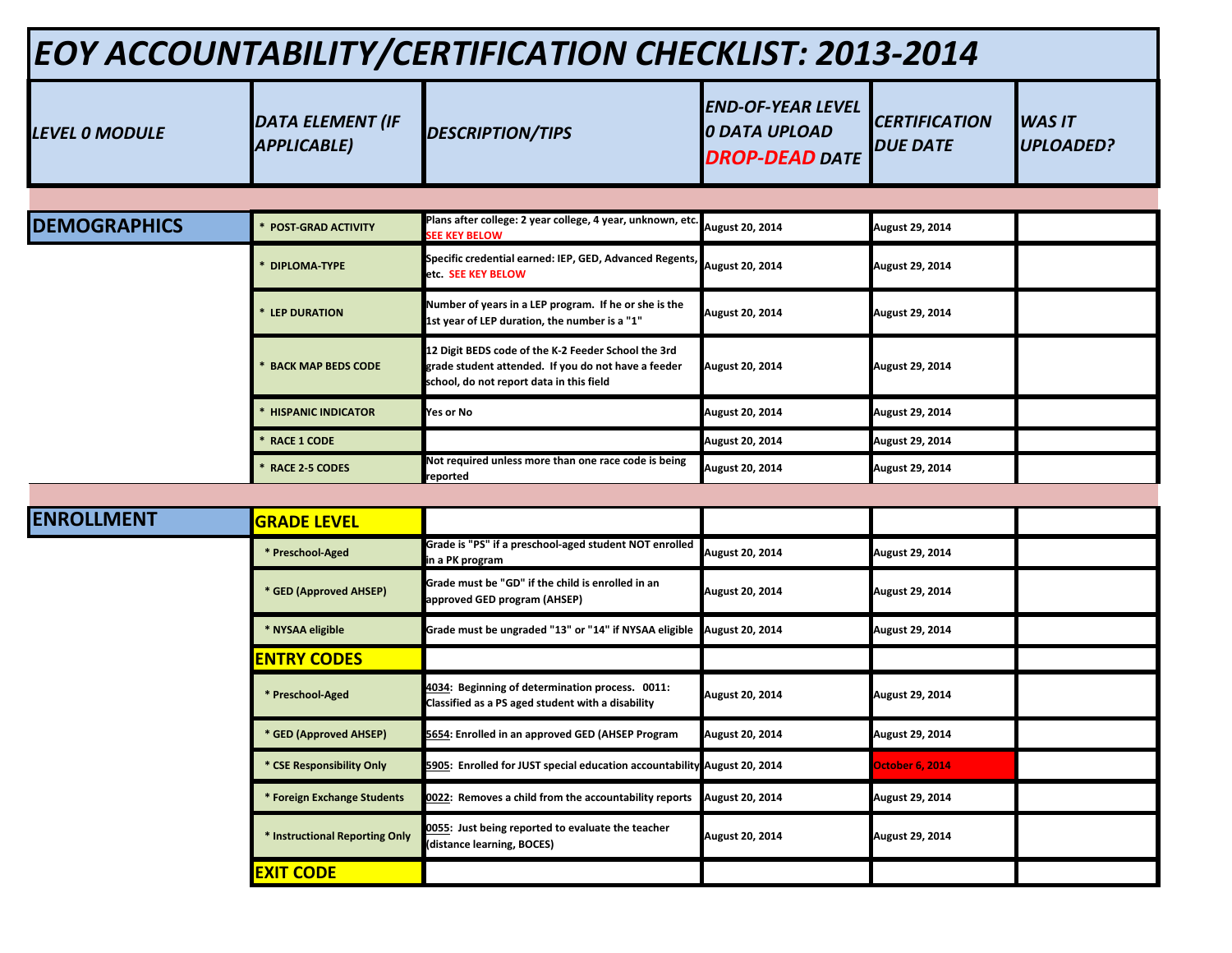| EOY CHECKLIST: 2013-2014<br>Page: 2 |                                                                                                                                                                                     |                                                                                                                                                                                                                                                     |                        |                        |  |  |
|-------------------------------------|-------------------------------------------------------------------------------------------------------------------------------------------------------------------------------------|-----------------------------------------------------------------------------------------------------------------------------------------------------------------------------------------------------------------------------------------------------|------------------------|------------------------|--|--|
|                                     | * Preschool-Aged                                                                                                                                                                    | 140: Determination process ended for any reason.<br>425: Stopped receiving services as a PS student or left a<br>UPK program. 153: leaving the service provide location August 20, 2014<br>code and going to a UPK program OR grade<br>kindergarten |                        | <b>August 25, 2014</b> |  |  |
|                                     | * GED (Approved AHSEP)                                                                                                                                                              | 816: Earned a High School Equivalency Diploma (GED)                                                                                                                                                                                                 | August 20, 2014        | August 29, 2014        |  |  |
|                                     | * CSE Responsibility Only                                                                                                                                                           | 8305: End CSE responsibility only                                                                                                                                                                                                                   | August 20, 2014        | <b>October 6, 2014</b> |  |  |
|                                     | * Foreign Exchange Students                                                                                                                                                         | 442: Left the U.S.                                                                                                                                                                                                                                  | August 20, 2014        | August 29, 2014        |  |  |
|                                     | * Instructional Reporting Only                                                                                                                                                      | 0066: End Instructional Reporting Only                                                                                                                                                                                                              | August 20, 2014        | August 29, 2014        |  |  |
|                                     | * Graduates                                                                                                                                                                         | 799 Graduated (earned a Regents or local diploma)                                                                                                                                                                                                   | August 20, 2014        | August 29, 2014        |  |  |
|                                     | * H.S. Completers                                                                                                                                                                   | 085: Earned commencement credential; 629:<br>Previously commencement credential or IEP                                                                                                                                                              | <b>August 20, 2014</b> | <b>August 29, 2014</b> |  |  |
|                                     | * Dropout Codes                                                                                                                                                                     | <b>SEE KEY BELOW!</b>                                                                                                                                                                                                                               | <b>August 20, 2014</b> | August 29, 2014        |  |  |
|                                     | * Students Leaving One<br><b>Building BEDS code in your district</b><br>on 6/30 and Beginning the Next<br><b>School Year in a NEW Building</b><br><b>BEDS Code in Your District</b> | 153 Transferred to another school in this district or to<br>an out-of-district placement                                                                                                                                                            | August 20, 2014        | <b>August 29, 2014</b> |  |  |
|                                     |                                                                                                                                                                                     |                                                                                                                                                                                                                                                     |                        |                        |  |  |
| <b>PROGRAMS</b>                     | 0231::LEP ELIGIBILITY                                                                                                                                                               |                                                                                                                                                                                                                                                     | June 18, 2014          | August 29, 2014        |  |  |
|                                     | * TYPE OF DISABILITY                                                                                                                                                                | (Reminder: While some PD reports are not due to be<br>certified until 10/6/2014 - Program fact records freeze<br>before then, please make sure they are ALL reported by<br>the deadline)                                                            | August 20, 2014        | <b>August 29, 2014</b> |  |  |
|                                     | 0198::POVERTY                                                                                                                                                                       |                                                                                                                                                                                                                                                     | 6/28 & 8/20            | August 29, 2014        |  |  |
|                                     | 5806::REDUCED LUNCH                                                                                                                                                                 |                                                                                                                                                                                                                                                     | 5/28 & 8/20            | 6/6 & 8/29             |  |  |

 **\* 5817::FREE LUNCH 5/28 & 8/20 6/6 & 8/29**

**(Reminder: While some PD reports are not due to be certified until 10/6/2014 - Program fact records freeze before then, please make sure they are ALL reported by** 

**need to be ungraded (13 or 14) August 20, 2014 August 29, 2014**

**August 20, 2014 August 25, 2014**

 **\* 0220::ALT.ASSESS (Reminder: the grade in demographics and enrollment** 

**the deadline)**

 **\* 5753::INTERVENING SERV**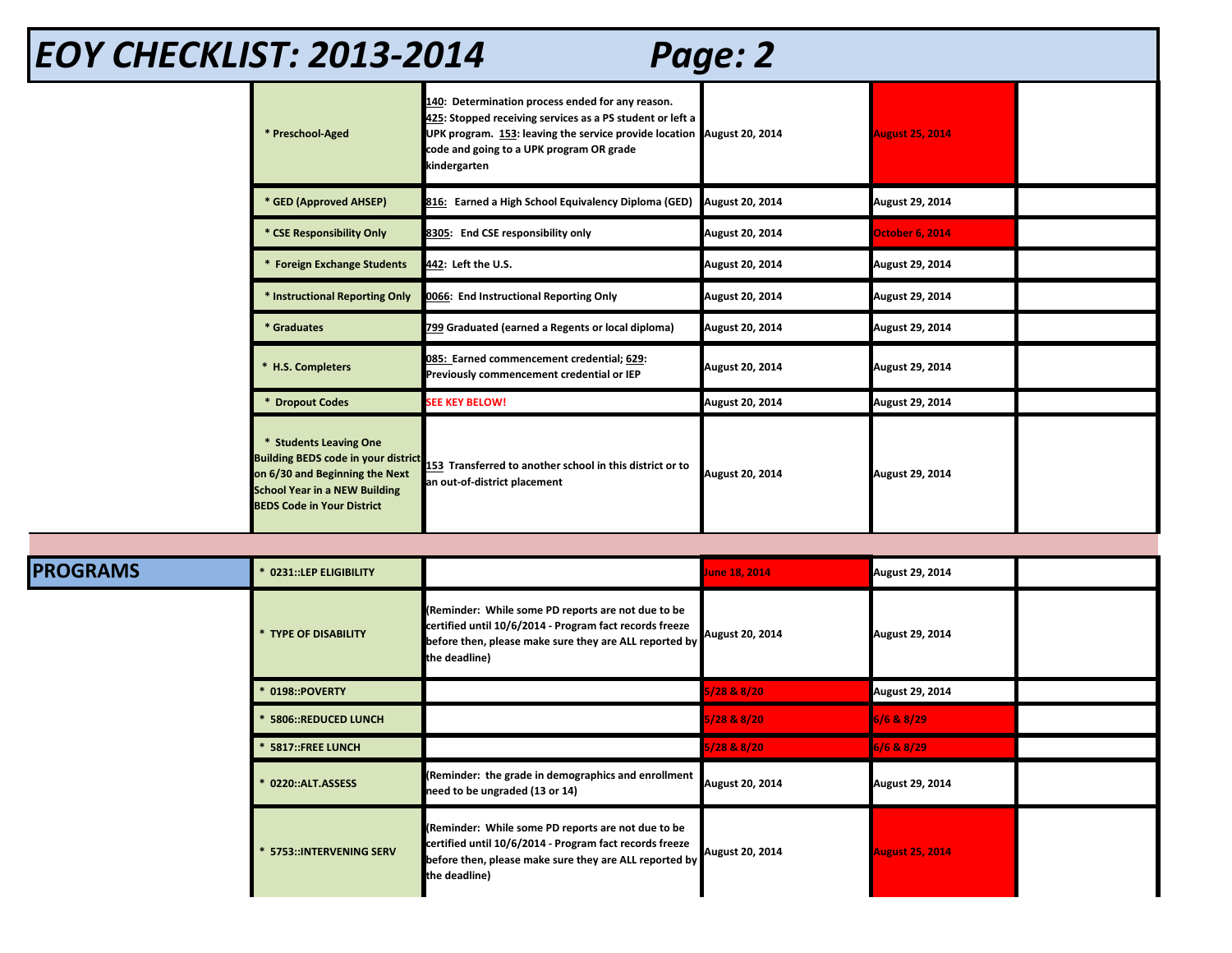| <b>EOY CHECKLIST: 2013-2014</b><br>Page: 3 |                                                                                 |                                                                                                                                                                                                                                                          |                                                                                          |                        |  |  |
|--------------------------------------------|---------------------------------------------------------------------------------|----------------------------------------------------------------------------------------------------------------------------------------------------------------------------------------------------------------------------------------------------------|------------------------------------------------------------------------------------------|------------------------|--|--|
|                                            | 0242:: ELIGIBLE TO TAKE THE<br><b>NYSESLAT FOR ELA</b><br><b>ACCOUNTABILITY</b> | This code would be given (in addition to the LEP<br>Eligibility Code of 0231) ONLY if the child is in YEAR 1 of<br>LEP duration and is in grades 3-8. This codes tells SED<br>they can use the NYSESLAT in lieu of the Grade 3-8 ELA<br>state assessment | <b>August 20, 2014</b>                                                                   | August 29, 2014        |  |  |
|                                            |                                                                                 |                                                                                                                                                                                                                                                          |                                                                                          |                        |  |  |
| <b>ASSESSMENTS</b>                         | <b>REGENTS</b>                                                                  | ASSESSMENT DATES TO REPORT: August 2013-08-13;<br>January 2014-01-27; June 2014-06-03                                                                                                                                                                    | July 9, 2014 deadline for scores to<br>be used for growth scores<br><b>calculations!</b> | August 29, 2014        |  |  |
|                                            | <b>RCTs</b>                                                                     | Assessment dates: August 2013-08-13; January 2014-01-<br>27; June 2014-06-03 (Reminder: RCT's in all subjects,<br>except RCT Writing, may be reported as raw scores in<br>the NUMERIC SCORE field or "P" or "F" in the ALPHA<br><b>SCORE field)</b>      | <b>August 20, 2014</b>                                                                   | August 29, 2014        |  |  |
| <b>INDICATOR #7 (SPED) - VR14</b>          | <b>COSF</b>                                                                     | <b>ASSESSMENT DATE TO REPORT: 2013-07-01</b>                                                                                                                                                                                                             | <b>August 20, 2014</b>                                                                   | <b>August 25, 2014</b> |  |  |
|                                            | <b>CTE TECH SKILLS ASSESS</b>                                                   | ASSESSMENT DATE TO REPORT: Date test was given                                                                                                                                                                                                           | <b>August 20, 2014</b>                                                                   | August 29, 2014        |  |  |
|                                            | * NYSITELL                                                                      | If NERIC scans the answer sheet, NERIC will load these<br>data to Level 1. If you import and upload to Level 1, the August 20, 2014<br>assessment date would be: Date test was given                                                                     |                                                                                          | August 29, 2014        |  |  |
|                                            |                                                                                 |                                                                                                                                                                                                                                                          |                                                                                          |                        |  |  |
| <b>EOY SE SNAPSHOT</b>                     | <b>SNAPSHOT DATE</b>                                                            | REPORT: "2013-07-01"                                                                                                                                                                                                                                     | August 20, 2014                                                                          | <b>August 25, 2014</b> |  |  |
|                                            |                                                                                 |                                                                                                                                                                                                                                                          |                                                                                          |                        |  |  |

| <b>Report EOY Snapshot Records ONLY: For</b><br>preschool-aged students (PS, PKH, or PKF)           |  |
|-----------------------------------------------------------------------------------------------------|--|
| students who received CPSE services at any<br>point during the school year (7/1/13 to<br>6/30/2014) |  |

| <b>PRIMARY SERVICE CODE</b>     | Required for EOY Snapshot. All preschool students with<br>disabilities who received a special-education service any<br>time during the school year (July 1 to June 30) must<br>have a primary service code entered in this snapshot. If<br>the student received different services during the<br>school year, use the code for the last service as<br>reflected on the IEP. If the student received multiple<br>services for equal amounts of the school day, use the<br>code for the service with the numerically lowest code<br>value. | <b>August 20, 2014</b> | <b>August 25, 2014</b> |  |
|---------------------------------|------------------------------------------------------------------------------------------------------------------------------------------------------------------------------------------------------------------------------------------------------------------------------------------------------------------------------------------------------------------------------------------------------------------------------------------------------------------------------------------------------------------------------------------|------------------------|------------------------|--|
| PRIMARY PLACEMENT TYPE          | <b>NOT Required for EOY Snapshot</b>                                                                                                                                                                                                                                                                                                                                                                                                                                                                                                     | <b>August 20, 2014</b> | <b>August 25, 2014</b> |  |
| <b>PRIMARY SETTING CODE</b>     | <b>NOT Required for EOY Snapshot</b>                                                                                                                                                                                                                                                                                                                                                                                                                                                                                                     | <b>August 20, 2014</b> | <b>August 25, 2014</b> |  |
| <b>PRIMARY SERVICE PROVIDER</b> | If preschoolers receive services from more than one<br>provider, use the BEDS code of the coordinating service August 20, 2014<br>provider (CSP                                                                                                                                                                                                                                                                                                                                                                                          |                        | <b>August 25, 2014</b> |  |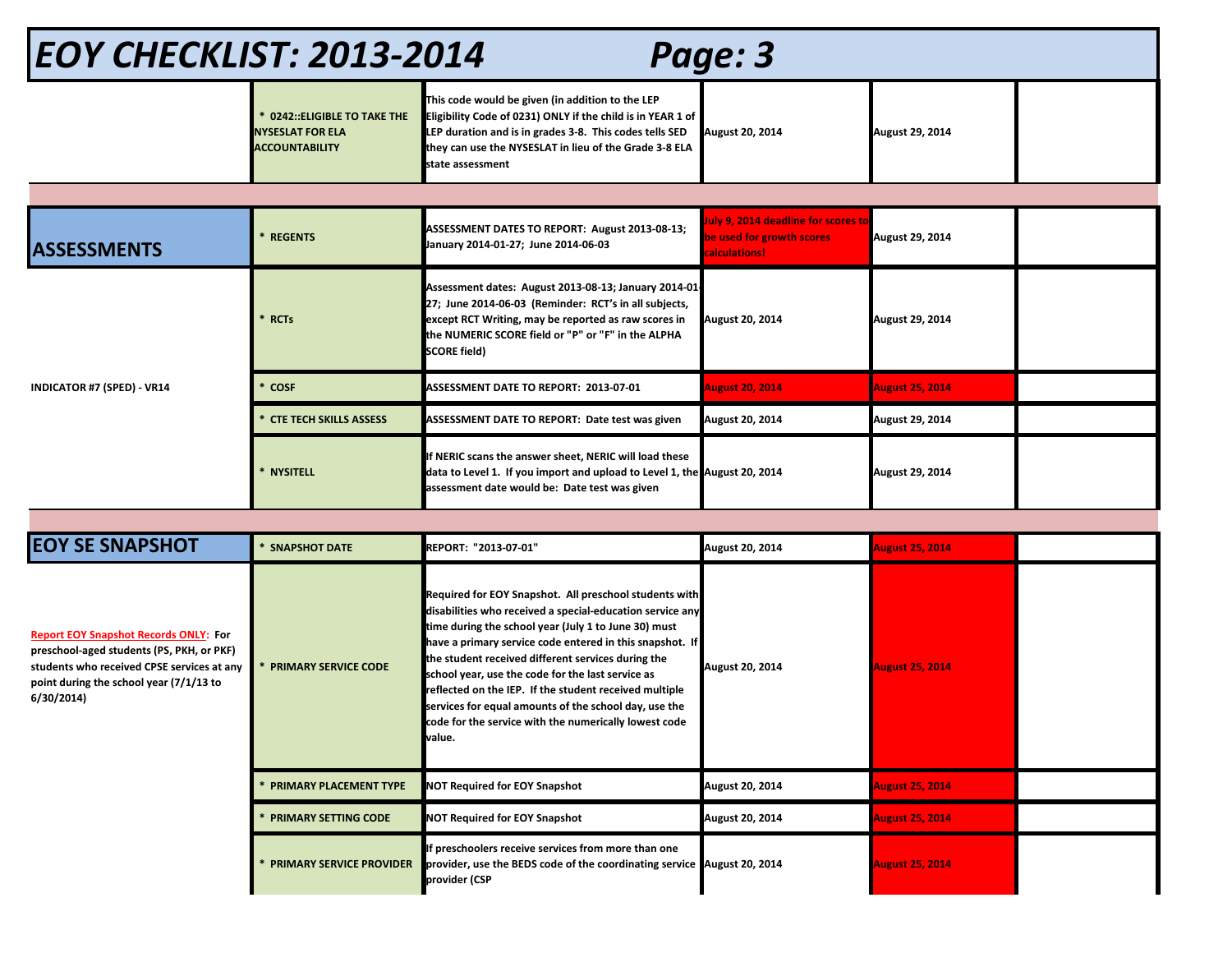## *EOY CHECKLIST: 2013-2014 Page: 4*

| <b>SE EVENTS</b>                                                              | * LINK 1 (Initial Referral)                                                    | CPSE01 (preschool aged); CSE01 (school-aged); EI01<br>(Early Intervention); CSENP01 (5905 or NP for<br>nonpublic)                                                                      | <b>August 20, 2014</b> | <b>October 6, 2014</b> |  |
|-------------------------------------------------------------------------------|--------------------------------------------------------------------------------|----------------------------------------------------------------------------------------------------------------------------------------------------------------------------------------|------------------------|------------------------|--|
| <b>Report SE EVENTS records ONLY IF:</b>                                      | * LINK 2 (Parental Consent to<br>Evaluate)                                     | CPSE02 (preschool aged); CSE02 (school-aged); EI02<br>Early Intervention); CSENP02 (5905 or NP for<br>nonpublic)                                                                       | <b>August 20, 2014</b> | <b>October 6, 2014</b> |  |
| You have Indicator 11, 12,                                                    | * LINK 3 (Meeting to Discuss<br>valuation Results)                             | CPSE03 (preschool aged); CSE03 (school-aged); EI03<br>Early Intervention); CSENP03 (5905 or NP for<br>nonpublic)                                                                       | <b>August 20, 2014</b> | <b>October 6, 2014</b> |  |
| or if you had any 5905 students who went<br>through the determination process | * LINK 4 (Full Implementation of<br>EP - Only for EI and/or CSENP<br>students) | EI04 (Early Intervention); CSENP04 (5905 or NP for<br>nonpublic)                                                                                                                       | <b>August 20, 2014</b> | <b>October 6, 2014</b> |  |
|                                                                               |                                                                                |                                                                                                                                                                                        |                        |                        |  |
| <b>GRADE DETAIL</b>                                                           | * REPORTING DATE                                                               | REPORT: "2014-06-30"                                                                                                                                                                   | August 20, 2014        | August 29, 2014        |  |
|                                                                               | <b>GRADE DETAIL CODE</b>                                                       | For State reporting use "FG"                                                                                                                                                           | <b>August 20, 2014</b> | August 29, 2014        |  |
|                                                                               | <b>NUM. GRADE</b>                                                              | Can be numeric or Alpha                                                                                                                                                                | <b>August 20, 2014</b> | August 29, 2014        |  |
|                                                                               | <b>OUTCOME CODE</b>                                                            | "N" non-complete; "P" Pass; "F" Fail                                                                                                                                                   | <b>August 20, 2014</b> | August 29, 2014        |  |
|                                                                               | <b>ASSESSMENT INCLUDE IND</b>                                                  | Yes - if Regents was used in Final Grade. No - If Regents<br>was not used.                                                                                                             | August 20, 2014        | August 29, 2014        |  |
|                                                                               | <b>CREDIT RECOVERY</b>                                                         | Yes - if this course was for credit recovery                                                                                                                                           | <b>August 20, 2014</b> | August 29, 2014        |  |
|                                                                               |                                                                                |                                                                                                                                                                                        |                        |                        |  |
| <b>CREDIT GPA</b>                                                             | * CREDIT GPA CODE                                                              | Report "TOTAL" for students who have earned ANY<br>graduation credits. Reporting credits and GPA by<br>subject area is optional. See Credit GPA Codes in the<br><b>SIRS Manual</b>     | <b>August 20, 2014</b> | August 29, 2014        |  |
|                                                                               | <b>REPORTING DATE</b>                                                          | REPORT: "2014-06-30"                                                                                                                                                                   | August 20, 2014        | August 29, 2014        |  |
|                                                                               | * MP CODE                                                                      | Always "NA"                                                                                                                                                                            | August 20, 2014        | August 29, 2014        |  |
|                                                                               | * TERM CODE                                                                    | Always "NA"                                                                                                                                                                            | <b>August 20, 2014</b> | August 29, 2014        |  |
|                                                                               | * CUMULATIVE CREDITS<br>EARNED                                                 | Total graduation credits earned to date. Report<br>cumulative credits earned for ANY student who has<br>earned graduation credit.                                                      | <b>August 20, 2014</b> | <b>August 29, 2014</b> |  |
|                                                                               | * CUMULATIVE GPA                                                               | Total cumulative GPA earned. Report cumulative GPA<br>only on records with a Credit GPA Code of "TOTAL".<br>Report cumulative GPA for ANY student who has<br>earned graduation credit. | <b>August 20, 2014</b> | August 29, 2014        |  |
|                                                                               | * STUDENT GPA RANGE MIN                                                        | Minimum possible GPA value.                                                                                                                                                            | August 20, 2014        | August 29, 2014        |  |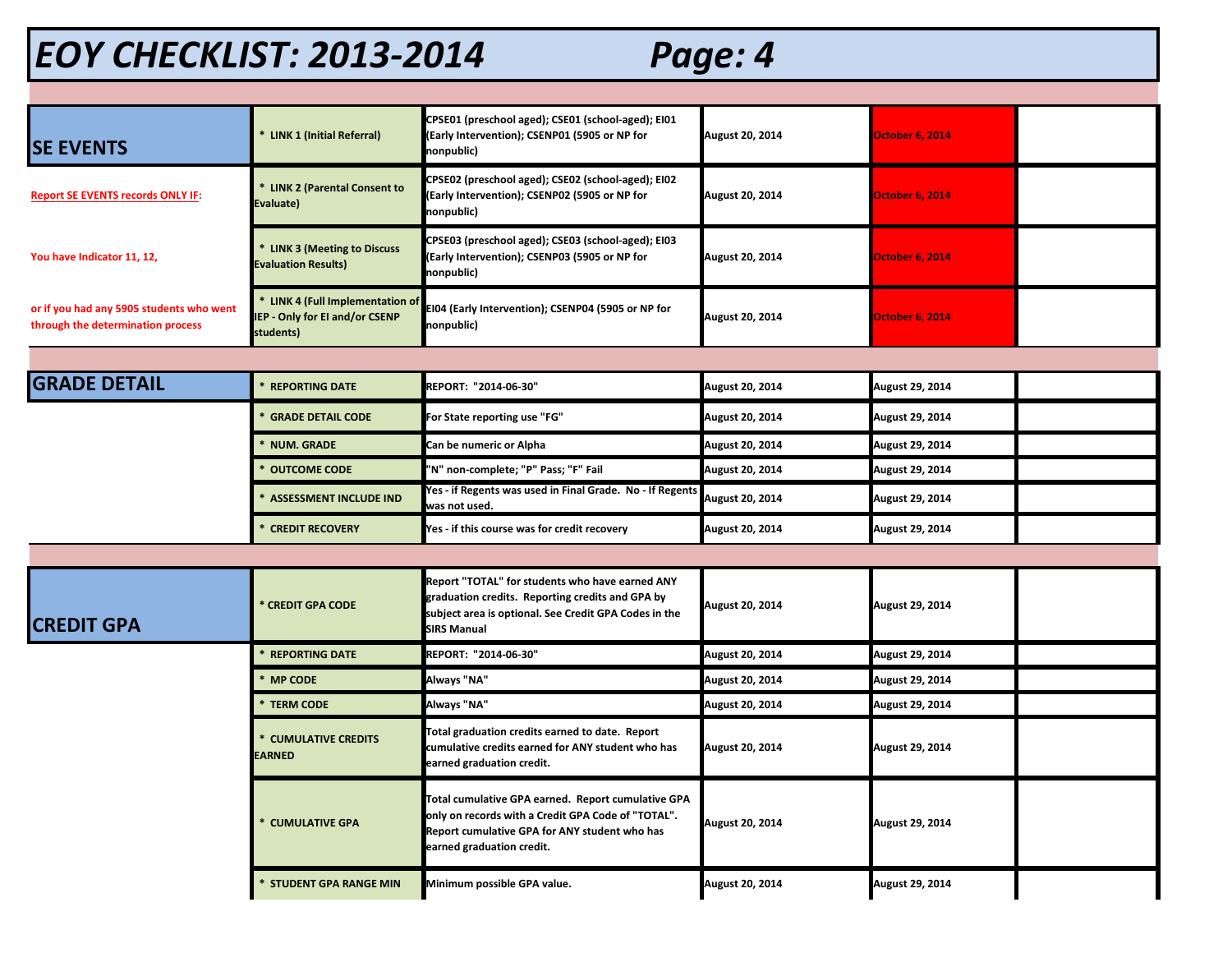| <b>EOY CHECKLIST: 2013-2014</b><br>Page: 5 |                                                                                           |                                                                                                                                                                                                                                       |                 |                 |  |  |
|--------------------------------------------|-------------------------------------------------------------------------------------------|---------------------------------------------------------------------------------------------------------------------------------------------------------------------------------------------------------------------------------------|-----------------|-----------------|--|--|
|                                            | * STUDENT GPA RANGE MAX                                                                   | Maximum possible GPA value.                                                                                                                                                                                                           | August 20, 2014 | August 29, 2014 |  |  |
|                                            | * CUMULATIVE CREDITS<br><b>ATTEMPTED</b>                                                  | Total graduation credits attempted to date. Report<br>cumulative credits attempted for ANY student who has August 20, 2014<br>attempted to earn graduation credit.                                                                    |                 | August 29, 2014 |  |  |
|                                            |                                                                                           |                                                                                                                                                                                                                                       |                 |                 |  |  |
| <b>STAFF-STUDENT-</b><br><b>COURSE</b>     | <b>ROSTER SSC RECORD</b>                                                                  | Report a Roster Record (used to show enrollment in a<br>course) for Every Teacher/Student/Course connection.<br>The district MUST employ (own) the teacher and OWN<br>the course.                                                     |                 |                 |  |  |
|                                            | <b>Roster Record Reporting Date</b>                                                       | <b>REPORTING DATE: "2014-06-30"</b>                                                                                                                                                                                                   | June 4, 2014    | $6/13$ & $8/29$ |  |  |
|                                            | <b>Relationship Start Date</b>                                                            | The day the STUDENT starts a section of a COURSE with<br><b>TEACHER</b>                                                                                                                                                               | une 4, 2014     | $6/13$ & $8/29$ |  |  |
|                                            | <b>Relationship End Date</b>                                                              | The day the STUDENT leaves a section or a COURSE with<br>TEACHER OR on the last day of the COURSE                                                                                                                                     | une 4, 2014     | 6/13 & 8/29     |  |  |
|                                            | <b>Enroll. Linkage Duration</b>                                                           | POTENTIAL STUDENT INSTRUCTIONAL TIME                                                                                                                                                                                                  | une 4, 2014     | $6/13$ & $8/29$ |  |  |
|                                            | <b>Attend. Linkage Duration</b>                                                           | <b>ACTUAL STUDENT INSTRUCTIONAL TIME</b>                                                                                                                                                                                              | June 4, 2014    | $6/13$ & $8/29$ |  |  |
|                                            | <b>Linkage Duration Adjustment</b>                                                        | NSTRUCTIONAL RESPONSIBILITY WEIGHT (WEIGHTING)<br>Note: Not being used this year                                                                                                                                                      | une 4, 2014     | $6/13$ & $8/29$ |  |  |
|                                            | * Course Duration through<br><b>Assess. Reporting Date</b>                                | <b>TOTAL PLANNED CLASS TIME</b>                                                                                                                                                                                                       | lune 4, 2014    | $6/13$ & $8/29$ |  |  |
|                                            | <b>EVALUATION SSC</b><br><b>RECORD (aka</b><br><b>Assessment Group</b><br><b>Record</b> ) | Report an Evaluation Record (used to evaluate your<br>teacher) for every Teacher/Student/Course connection<br>where the course terminates in a State Assessment.<br>The district MUST employ (OWN) the teacher and OWN<br>the course. |                 |                 |  |  |
| 6/13 cert. for growth score                | * Grades 3-8 ELA                                                                          | <b>REPORTING DATE: 2014-04-01</b>                                                                                                                                                                                                     | une 4, 2014     | 6/13 & 8/29     |  |  |
| 6/13 cert. for growth score                | * Grades 3-8 Math                                                                         | <b>REPORTING DATE: 2014-04-30</b>                                                                                                                                                                                                     | une 4, 2014     | 6/13 & 8/29     |  |  |
| 6/13 cert. for growth score                | * Grades 4 & 8 Science                                                                    | <b>REPORTING DATE: 2014-05-21</b>                                                                                                                                                                                                     | lune 4, 2014    | $6/13$ & $8/29$ |  |  |
| 6/13 cert. for growth score                | * January Regents                                                                         | REPORTING DATE: 2014-01-27                                                                                                                                                                                                            | une 4, 2014     | 6/13 & 8/29     |  |  |
| 6/13 cert. for growth score                | * June Regents                                                                            | <b>REPORTING DATE: 2014-06-03</b>                                                                                                                                                                                                     | une 4, 2014     | $6/13$ & $8/29$ |  |  |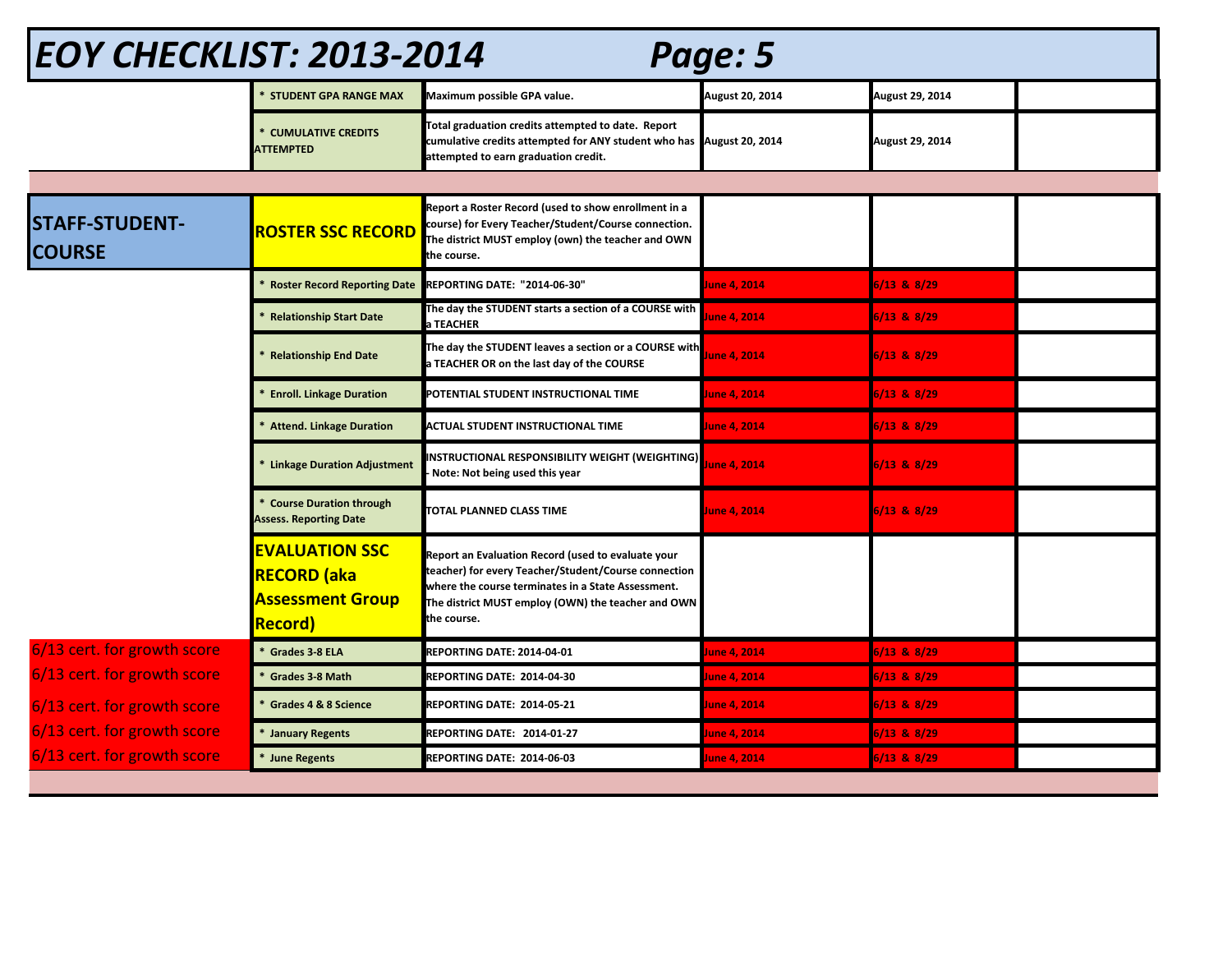| EOY CHECKLIST: 2013-2014<br>Page: 6                                                          |                                                                                                                                                                                      |                                                                                                                                                                                                                                                                             |                        |                 |  |  |
|----------------------------------------------------------------------------------------------|--------------------------------------------------------------------------------------------------------------------------------------------------------------------------------------|-----------------------------------------------------------------------------------------------------------------------------------------------------------------------------------------------------------------------------------------------------------------------------|------------------------|-----------------|--|--|
| <b>ACCOMMODATIONS</b><br><b>(ONLY FOR NON-NERIC</b><br><b>SCANNED</b><br><b>ASSESSMENTS)</b> | <b>IEP AND 504</b><br><b>ACCOMMODATION</b><br><b>CODES AND</b><br><b>DESCRIPTIONS</b>                                                                                                | 01 Flexibility in scheduling/timing<br>02 Flexibility in setting<br>03 Method of presentation<br>04 Method of response<br>05 Other<br>06 Braille<br>07 Large type<br>08 Test read<br>09 Use of Calculator<br>10 Use of spell-check/grammar check<br>11 Deletion of spelling | <b>August 20, 2014</b> | August 29, 2014 |  |  |
|                                                                                              | <b>ENGLISH LANGUAGE</b><br><b>LEARNER (ELL)</b><br><b>ACCOMMODATION</b><br><b>CODES</b>                                                                                              | 21 Time extension<br>22 Separate location<br>23 Third reading of listening selection<br>24 Bilingual dictionary/glossary<br>25 Translated edition<br>26 Oral translation<br>27 Responses written in native language (Leave blank<br>for COSF)                               | <b>August 20, 2014</b> | August 29, 2014 |  |  |
|                                                                                              |                                                                                                                                                                                      |                                                                                                                                                                                                                                                                             |                        |                 |  |  |
| <b>ATTENDANCE</b>                                                                            | <b>REPORT ONLY</b><br><b>NEGATIVE STUDENT</b><br><b>ATTENDANCE. THAT</b><br><b>IS, ONLY REPORT A</b><br><b>RECORD FOR DAYS</b><br><b>THAT A STUDENT IS</b><br><b>ABSENT OR TARDY</b> | Local attendance codes will be mapped to SED Codes<br>(First with CIO mapping codes in Level 0 Express,<br>Attendance Codes). SED Codes: E=excused absence,<br>U=unexcused absence, T=tardy, ISS=In-school<br>suspension, OSS=Out-of-school suspension                      | <b>August 20, 2014</b> | August 29, 2014 |  |  |
|                                                                                              |                                                                                                                                                                                      |                                                                                                                                                                                                                                                                             |                        |                 |  |  |
| <b>STAFF ASSIGNMENT</b>                                                                      | <b>LINKS A PRINCIPAL</b><br><b>TO THEIR</b><br>"LOCATION"<br><b>(GRADE/BUILDING</b><br><b>BEDS</b> )                                                                                 | Principals for the entire building should use "ALL" for<br>the Assignment Grade Level. Otherwise send one<br>record for each grade level. For the ASSIGNMENT<br>CODE: USE "PRN"                                                                                             | June 4, 2014           | 6/13 & 8/29     |  |  |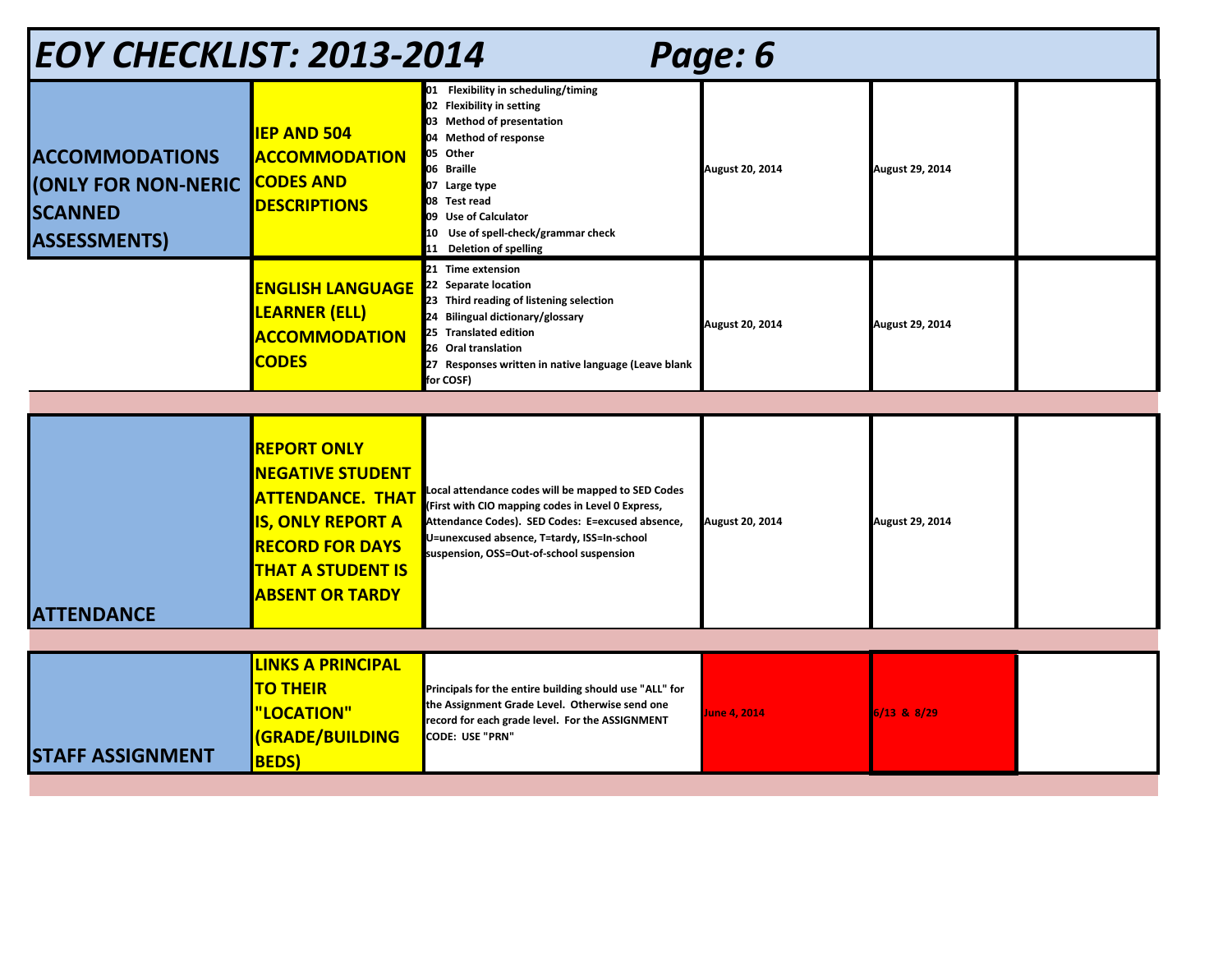| <b>EOY CHECKLIST: 2013-2014</b><br>Page: 7 |                                                                                                                                                                  |                                                                                                                                                                                                                                                                                                                                                                                                  |                  |                         |  |  |
|--------------------------------------------|------------------------------------------------------------------------------------------------------------------------------------------------------------------|--------------------------------------------------------------------------------------------------------------------------------------------------------------------------------------------------------------------------------------------------------------------------------------------------------------------------------------------------------------------------------------------------|------------------|-------------------------|--|--|
| <b>STAFF EVALUATION</b>                    | <b>2013-2014 APPR</b><br><b>EVALUATION DATA:</b><br><b>COMPOSITE</b><br><b>RATINGS,</b><br><b>COMPOSITE SCORES</b><br><b>&amp; SUBCOMPONENT</b><br><b>SCORES</b> |                                                                                                                                                                                                                                                                                                                                                                                                  | Aug 27 - Oct. 17 | <b>October 24, 2014</b> |  |  |
|                                            | <b>EVALUATION CRITERIA CODE</b>                                                                                                                                  | STATE20 - State sub-component score<br>LOCAL20 - Local achievement sub-component<br>OTHER01 - Other - Ineffective<br>OTHER02 - Other - Developing<br>OTHER03 - Other - Effective<br>OTHER04 - Other - Highly Effective<br>OC01 - Overall composite - Ineffective<br>OC02 - Overall composite - Developing<br>OC03 - Overall composite - Effective<br>OC04 - Overall composite - Highly Effective | Aug 27 - Oct. 17 | <b>October 24, 2014</b> |  |  |
|                                            | <b>EVALUATION CRITERIA RATING</b><br><b>CODE</b>                                                                                                                 | Use NA                                                                                                                                                                                                                                                                                                                                                                                           | Aug 27 - Oct. 17 | <b>October 24, 2014</b> |  |  |
|                                            | <b>EVALUATION CRITERIA RATING</b><br><b>POINTS</b>                                                                                                               | STATE20: value from 0-20<br>LOCAL20: value from 0-20<br>OTHER01: value from 0-60<br>OTHER02: value from 0-60<br>OTHER03: value from 0-60<br>OTHER04: value from 0-60<br>OC01: value from 0-64<br>OC02: value from 65-74<br>OC03: value from 75-90<br>OC04: value from 91-100                                                                                                                     | Aug 27 - Oct. 17 | <b>October 24, 2014</b> |  |  |
|                                            | <b>REPORTING DATE</b>                                                                                                                                            | REPORTING DATE: USE 2014-06-30                                                                                                                                                                                                                                                                                                                                                                   | Aug 27 - Oct. 17 | <b>October 24, 2014</b> |  |  |